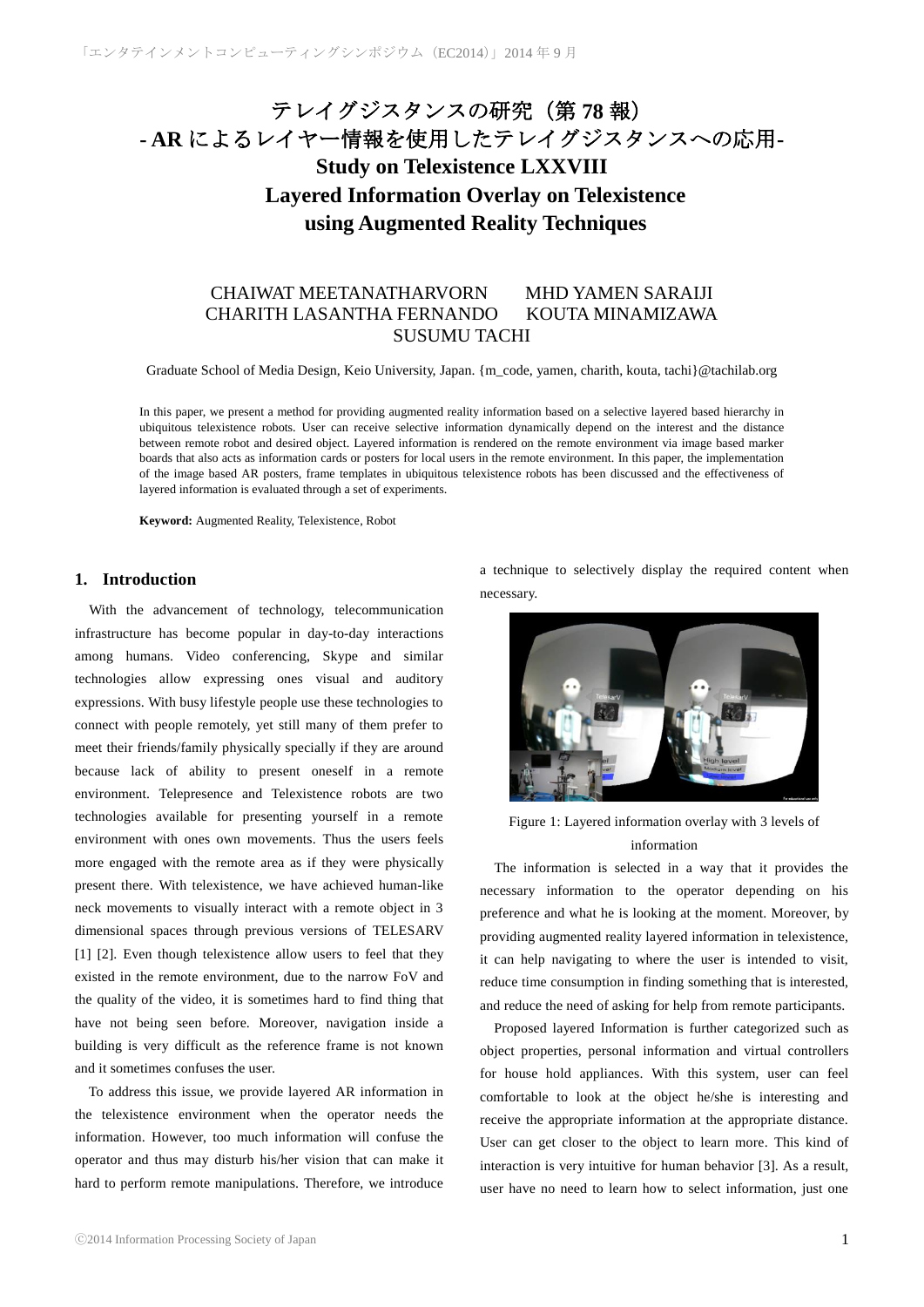sentence of instruction, user will know how to do the interaction which increase the ease of use and satisfaction on user interface.

 Above layered information based guidance can be applied for not only robot but also for everyday head mounted display techniques. In recent technology, it can be say that the future head mounted display can become a widely use and augmented reality itself will become one of the important technology. At that time, layered based information also can be applied for any kind of information provider and become standard of interaction for such method.

## **2. Design Considerations**

 The design is to provide 3 types of overlay information as below. To detect where to display AR content, image based AR tags are being used. These tags are similar to project information cards or posters in a exhibition venue. This local participants can get enough information by reading the poster information while the same poster can act as an AR marker for online participants so that more dynamic content can be rendered on to the telexistence vision system. Here is the table shows relation between distance and interest in human behavior.

| <b>High interest</b>   | $10 - 120$ centimeters  |
|------------------------|-------------------------|
| <b>Medium</b> interest | $120 - 230$ centimeters |
| Low interest           | $230 - 500$ centimeters |

Table 1: Relative between distance and interest in human behavior

These overlay information will provides as Low, Medium and High depend on distance thus, when user feel more interest in project, he/she can move closer to get more information.

#### **2.1 Object properties**

 In this category, it is mostly focus about different object properties in the remote environment. Depending on the users background such as engineer, designer, or sales person, these overlay information can be customized. Furthermore, when the user goes closer to the object, the insides of the object can be seen in various layers. Here again the inside information can be customized based on the user preferences.

#### **2.2 Personal Information**

Name card is traditional way to provide information for local audience. However, small name cards cannot be seen when attending in a remote environment, furthermore these analog data cannot be used to interact with that person. Our design is to use existing information as marker to provide 3 layered of information as same as object properties. Here is the table shows meaningful distance in human [4]

| <b>Personal space</b> | $0 - 75$<br>centimeters |             |
|-----------------------|-------------------------|-------------|
| Social space          | 75-120                  | centimeters |
| <b>Public space</b>   | 120-760                 | centimeters |

Table 2: Meaningful distance in human

#### **2.3 Remote Virtual Controller**

 Similar to analog data in name card information, there may be various home appliances in the remote environment that the user wants to interact. However, the analog interface between the remote side and the users vision does not allow interacting. Therefore we propose grabbing a virtual copy of existing controllers in to your hands and then control the device via it. For example, if the user wants to turn ON the TV on the remote side, he could grab a virtual copy of the real remote from the place that real remote is placed. This virtual copy is fully functional and it can be a gateway between the remote appliance and the telexistence operator. This way operator not only feels that his body is situated in the remote side, but also he can naturally interact with the devices n the other side.

## **3. Implementation**

#### **3.1 Hardware System Overview**



Figure 2: Hardware System Overview

There are 2 parts of the hardware system, Master side and slave side. On the master side, the telexistence user sits in a cockpit where his body motion is tracked and sent to the remote side. On the slave side, Wi-Fi (Wireless 802.11ac) is used to repeat the wireless data that is received over Internet. A custom made robot, TELUBee v.2 is used as the robot base platform. The robot can locomotion in indoors when the user manipulates via a Wii Pad. Robots head motion is synced with the users head motion. Robot has 3 Degree of Freedom that can rotate, pan, and tilt just like human head without torso and neck. The user would be able to control robot head by using intuitive movement of user's head. Oculus motion sensors detect the movement and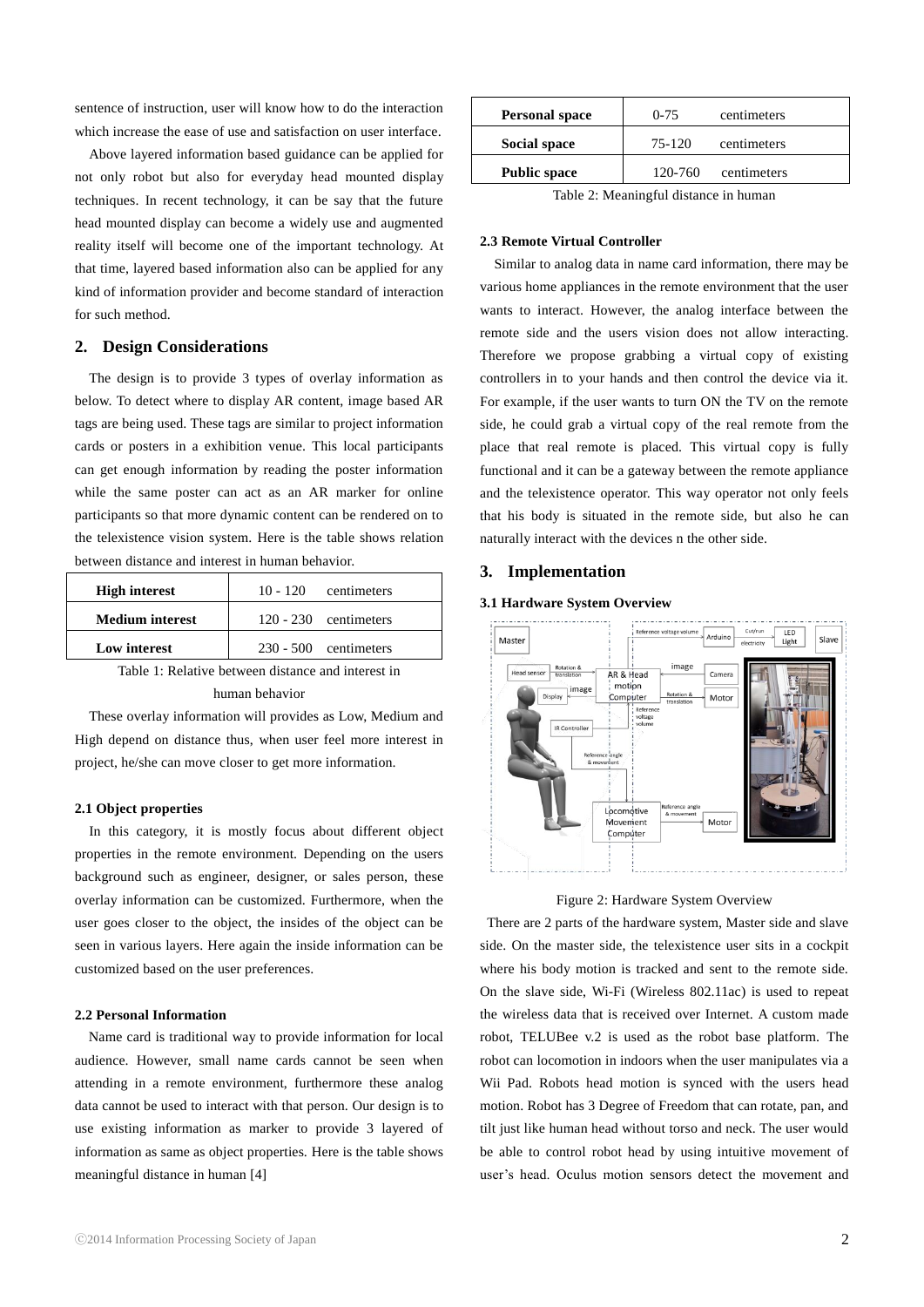send it to computer to generate the data that can control 3 desired motors on the robot.

 Robot head uses Full HD camera with 1920×1080 pixels with 90-degree wide-angle field of view (FoV). On the software part, displaying system was integrated with AR cameras that can catch AR code and render 3D virtual object augmented into the real world. User cannot recognize AR camera and user will know when he saw the marker and 3d virtual object was rendered.

 By using Arduino connect with network enabled Unity platform [5], it can synchronize overlay information interface in real time interaction. The implementation use Arduino as a processor to control the controllable object such as LED in this implementation. User can use IR controller to turn on and off the light by click it when user saw the AR control panel that will show when user look at specific objects.

## **3.2 Software System Overview**



Figure 3: Software System Overview

 Above system is implemented using Unity Game engine, so that a community level can do any further development. This will be greatly helpful when the system is being used in common exhibitions and demonstrations where the designers can easily design their own template and integrate into the system.

 System uses 3 cameras to provide image data from robot to user display.  $2 \times$  Microsoft Lifecam Studio cameras merged with AR camera with 320×240 pixels with Metaio SDK [6] can provide overlay information into front of video texture that render real world image data then use Oculus camera lens correction shader to filter and distort the image data from left and right eyes camera.

## **3.3 Categorize information based on distance**

System categorizes information based on meaning distance between human and object, human and human by using information card as a marker in project information and using name card for provide personal information as following.



Figure 4: Object Properties Information implementation

| Contents/Type | Low                | Medium           | High               |
|---------------|--------------------|------------------|--------------------|
| Content       | 1. Project Name    | 1. Project name  | 1. Project name    |
|               | 2. Project Picture | 2. Project video | 2. System Overview |
| Distance      | $500 - 230c.m.$    | $230 - 75c.m.$   | $75 - 0c.m.$       |

Table 3: Object Properties Information Hierarchy



Figure 5: Personal information implementation

| Contents/Type | Public         | Social         | Personal          |
|---------------|----------------|----------------|-------------------|
| Content       | 1. Person name | 1. Person name | 1. Personal name  |
|               |                | 2. Status      | 2. Personality    |
|               |                | 3. Nationality | 3. Favorite       |
|               |                | 4. Hobby       | personality       |
|               |                | 5. Skill       |                   |
| Distance      | 760 -120c.m.   | $120 - 75c.m.$ | Lower than 75c.m. |

Table 4: Personal Information Hierarchy



Figure 6: Virtual Controller Implementation

System uses overlay information as an interface to control television by using AR marker [7]. It can provide real-time remote control by using Arduino to send data to AC voltage controller and then control electricity flow to the television.

#### **4. User Study**

 To find out whether using layered information in Telexistence robot can decrease time consumption on finding object compared to paper based information, a user study was